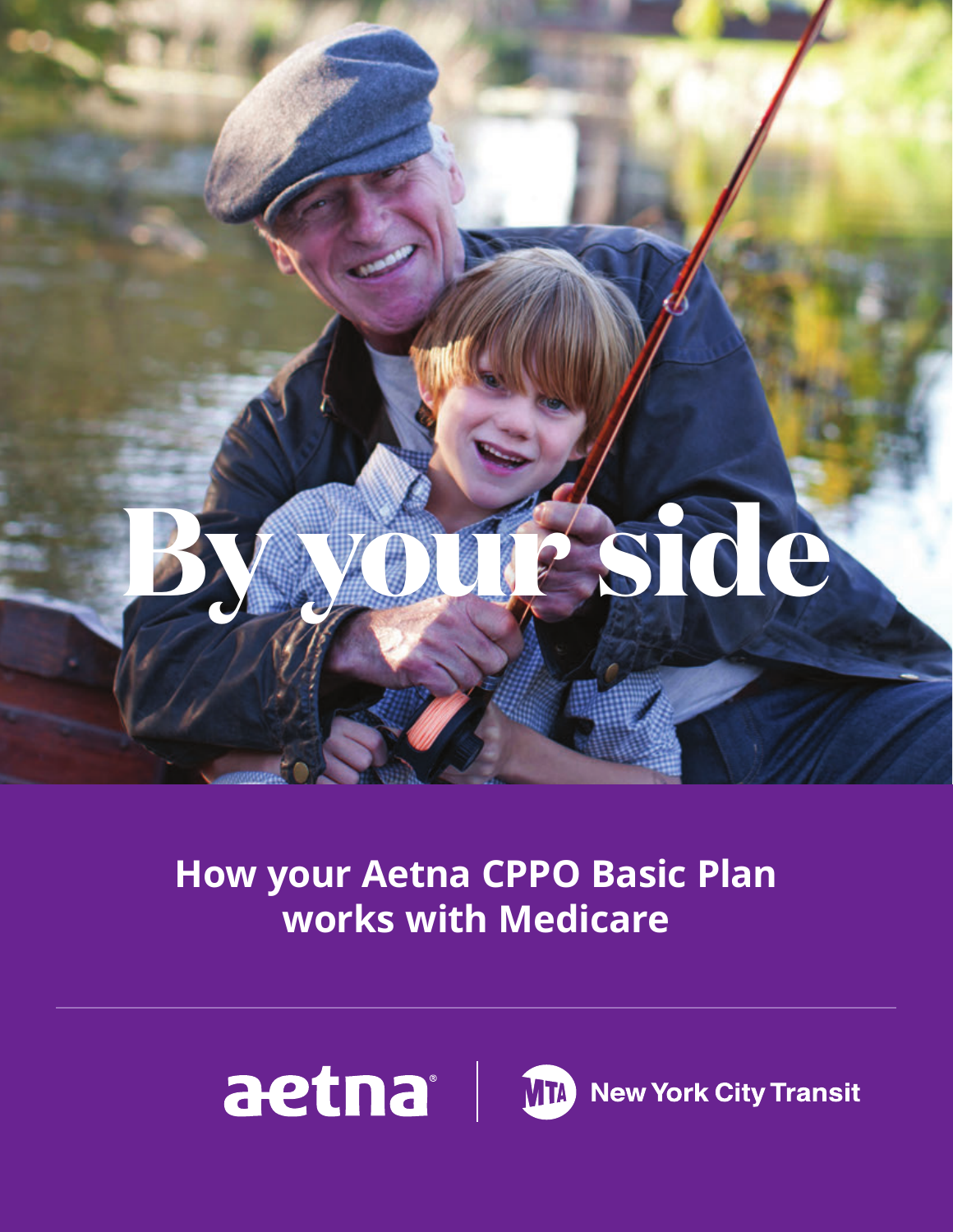# **Medicare and your MTA NYCT CPPO Basic Plan**

Health benefits can be complicated — especially when two plans are working together. This brochure will help you make informed decisions when you need to:

- **Get health care.** Where you get care makes a difference. Find out how to choose doctors and other providers who will cost you less and take care of claims paperwork.
- **Pay your share of costs.** How much you pay depends on where you go. Be sure to show both your red, white and blue Medicare ID card and your MTA NYCT CPPO Basic Plan ID card when you see the doctor.
- **Submit a claim.** Often, your doctor's office will handle claims for you.

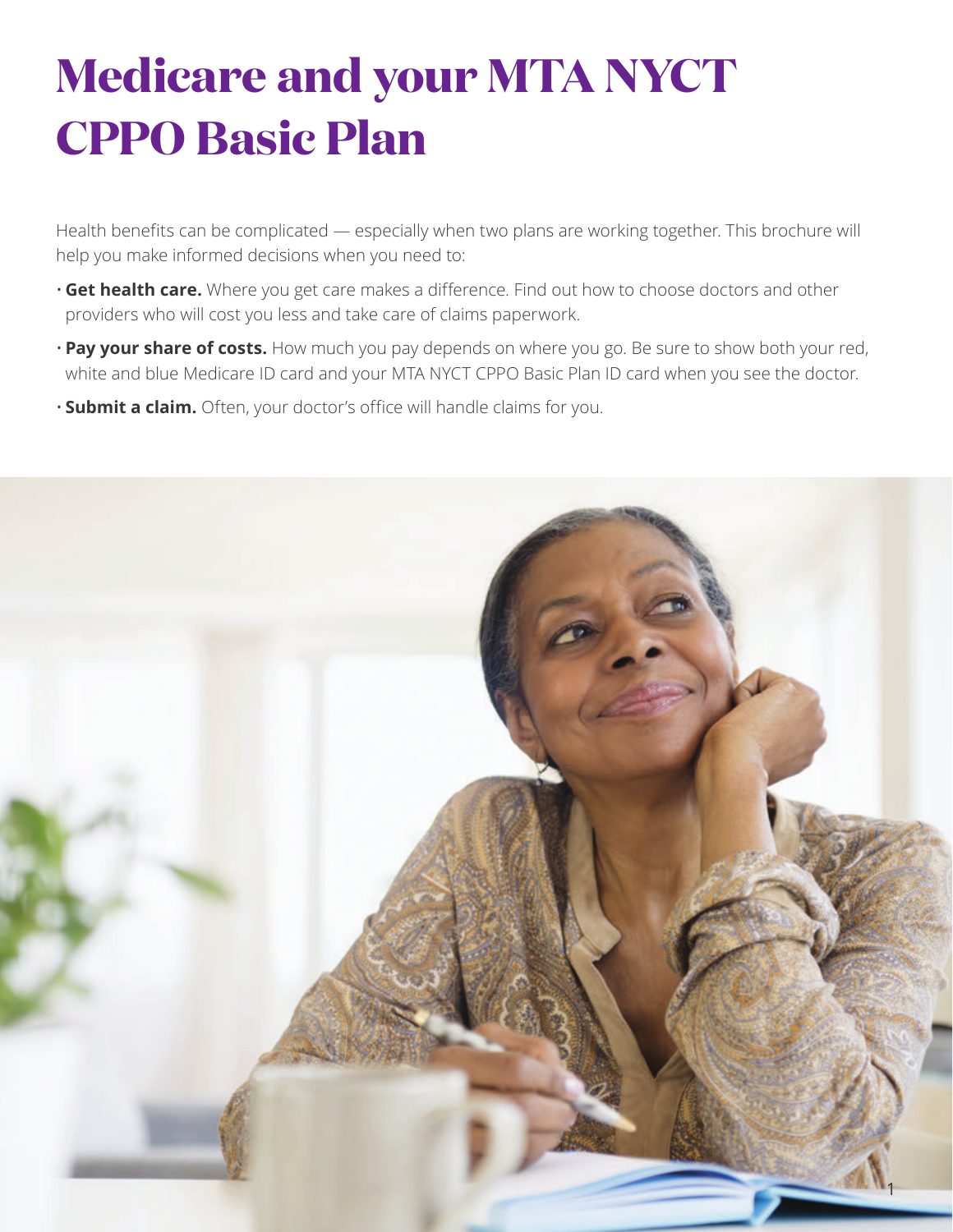# **How Medicare works**

# **CS**

**As a retiree age 65 or older, or if you've qualified for Medicare based on your Social Security Disability Income (SSDI) status, you may have medical coverage under both Original Medicare Parts A & B and the MTA NYCT CPPO Basic Plan. You need to know how both plans work — and how they work together.** 

## **Medicare Part A**

Covers inpatient hospital care and certain hospital alternatives. Most people don't pay a Part A premium because they paid Medicare taxes while working. If you don't get premium/free Part A, there will be a monthly cost.

## **Medicare Part B**

Helps pay for doctors' office visits, hospital outpatient services, lab tests, X-rays and many services not covered under Part A. Most people will pay the standard premium amount each month for Medicare Part B. However, if your modified adjusted gross income, as reported on your IRS tax return from 2 years ago, is above a certain amount, you may pay a higher premium.

The MTA NYCT requires you to enroll in Part B if you are eligible. If you don't enroll, you'll pay a lot more for medical care. Medicare Part A won't cover your doctor's visits and other outpatient care, and the MTA NYCT CPPO Basic Plan's benefits will be calculated as though you enrolled in Part B whether or not you've actually enrolled. You will have to pay out of your own pocket what Part B would have paid in benefits.

If you need assistance with obtaining Part B disability benefits prior to age 65 contact the MTA NYCT Business Service Center at **646-376-0123**, Monday - Friday, 8:30 a.m. to 5:00 p.m. ET.

If you do not enroll in Part B as soon as you become eligible, you will be required to pay a higher Medicare Part B premium and will be subject to a waiting period before Part B goes into effect. So, it is in your financial interest to be enrolled in both Medicare Parts A and B immediately upon becoming eligible.

 is completely voluntary and at absolutely **no cost** to NYCT has contracted with a Social Security Disability Advocate firm to assist qualified retired employees and their dependents under age 65 in obtaining Social Security Disability Insurance (SSDI). Contact the Business Services Center (BSC) for additional information (646-376-0123). The service provided you or your dependent(s).

If you have worked consistently and paid in to the Social Security System most of your adult life, should you qualify, your disability payment will provide you with a meaningful additional source of income. The SSDI award amount will be based on how much you have paid in to the system as a taxpayer. None of the information that you provide will be shared with any outside entities or individuals except Social Security. All responses are kept strictly confidential.

**Aetna** is a private health insurance company that administers your MTA NYCT CPPO Basic Plan. The CPPO Basic Plan coordinates its benefits with Medicare for those who are eligible.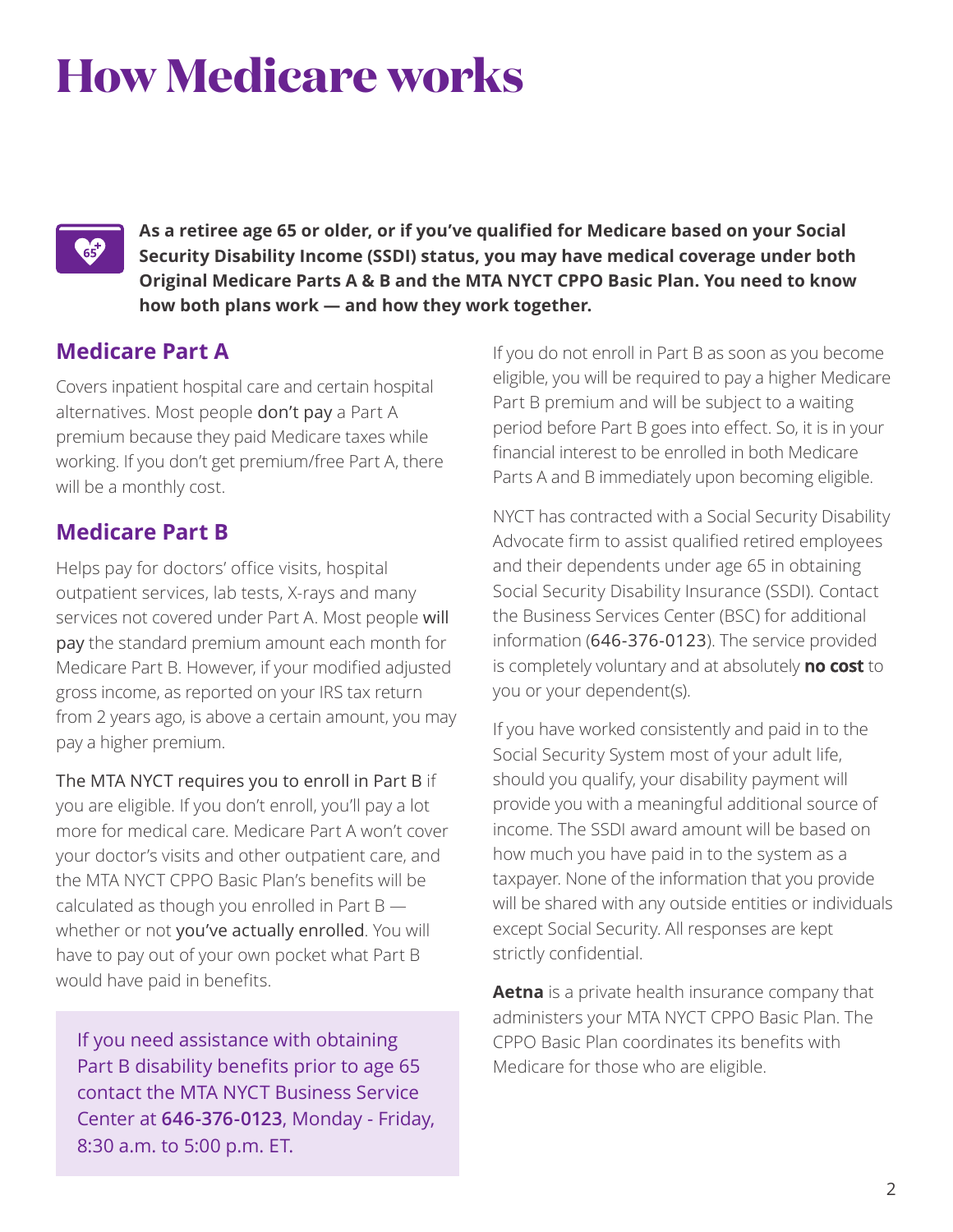# **Choose a doctor assigned in Medicare**

There are lots of things to think about when you need medical care. The doctor's specialty, credentials, experience, and office location are all important to consider. Another very important consideration is whether or not the doctor accepts Medicare assignment.

This is important because both you and the MTA NYCT can save money when your doctor accepts Medicare. Here's what you need to know:

#### **If your doctor** *is assigned* **in Medicare**  Then Medicare will pay 80% of the Medicare approved allowance after the Medicare deductible is met. The MTA NYCT CPPO Basic Plan will cover the Medicare deductible and remaining 20%. **Medicare pays 80% MTA NYCT pays 20%**

### **If your doctor** *is not assigned* **in Medicare**

Then Medicare will pay 80% of the Medicare allowed rate and the MTA NYCT CPPO Basic plan will cover the remaining 20% balance. Note that if your provider charges 15% above the Medicare allowed rate, you would pay the extra 15%.

### **If your doctor** *opts out* **of Medicare**

You must pay the entire cost of the service. Neither Medicare nor the MTA NYCT CPPO Basic Plan will pay for services.



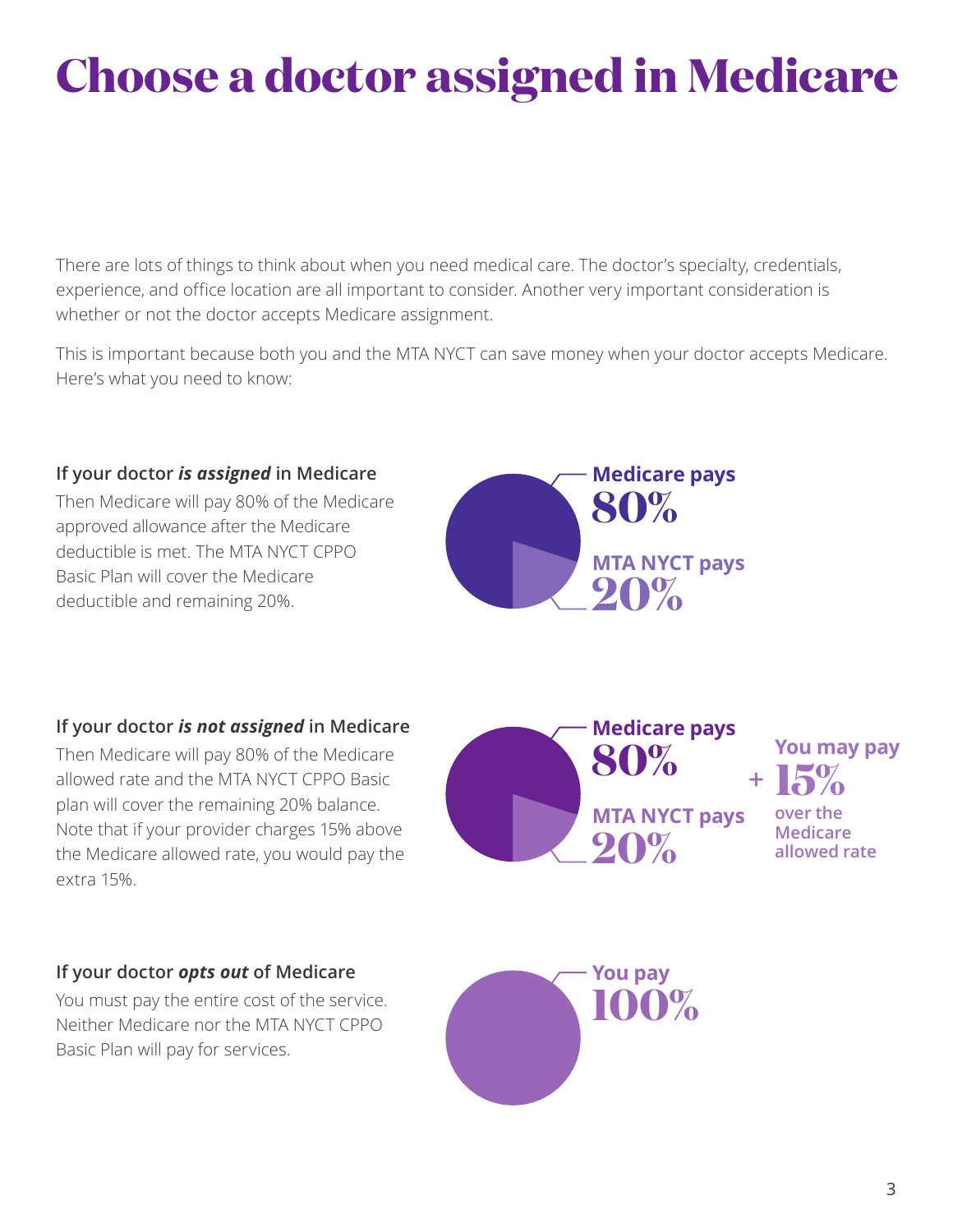# **Types of Medicare providers**

For Medicare's purposes, there are three provider categories:

- **1. Medicare assigned doctors and facilities**  submit claims to Medicare for you and accept Medicare's approved allowance for the services you receive. You may hear this allowance called Medicare "assignment." You and the MTA NYCT do not have to pay for charges that are more than the Medicare–allowed amount (assignment).
- **2. Non-assigned doctors and facilities** can charge more than the Medicare allowed amount, up to a maximum called the "limiting charge." The limiting charge is an additional 15% of the Medicare allowed amount for providers who do not accept Medicare assignment. You and the MTA NYCT do not pay for charges that are more than the Medicare limiting charge amount.

Non-assigned doctors may ask you to pay the Medicare–allowed amount, plus the 15% "limiting charge" when you get care, and you may have to submit your claim to Medicare yourself. Some providers who do not accept Medicare assignment may file for you. You should ask up front if they will file on your behalf.

**3. Opt-out doctors and facilities** are those who have chosen not to participate in Medicare for a period of time, usually two years. If you see an opt-out provider, Medicare will not cover your care. If Medicare does not pay, neither will the secondary plan. You will need to pay the entire cost of care out of your own pocket.

### **Some providers ask for payment up front**

Doctors don't typically ask for payment at the time you receive care. But this can happen. To avoid this situation, talk to the doctor's staff. Show your ID cards and explain that you are covered by both Original Medicare Parts A and B and the MTA NYCT CPPO Basic Plan administered by Aetna. Tell them you would like to see what Medicare and the secondary plan will pay before you make your payment. Some doctors' offices may do this for you.

If the doctor's office still asks for payment up front, ask them to clearly show that the services were paid when they send the claim to Medicare and/or Aetna. Let Medicare and/or Aetna know that you've already paid for the service and want reimbursement sent directly to you instead of the provider.

- When Medicare is the primary payer, Aetna bases the secondary plan's claim payments on the Medicare allowed amount or the limiting charge, as applicable.
- If you see a provider who is not Medicare assigned and you have already paid any cost that Medicare and/or the secondary plan later covers, you are responsible for recovering any overpayment from the doctor.
- Be sure to use doctors and other providers who are Medicare assigned.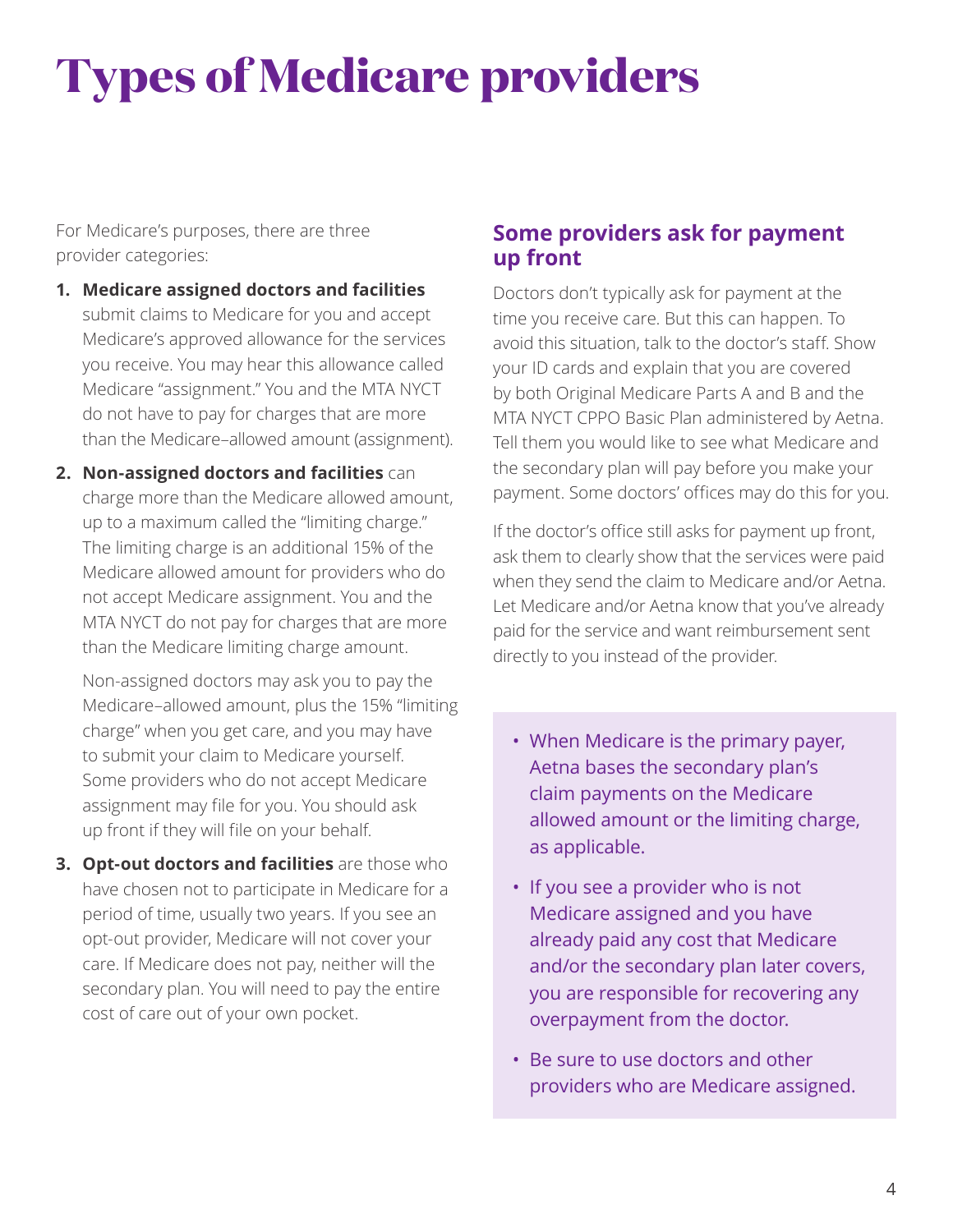# **How the plans work together**

Here's how Medicare Part B and your MTA NYCT CPPO Basic Plan coordinate payment:

- **1. Medicare** reviews your claim first and pays its share of covered costs.
- **2. The MTA NYCT CPPO Basic Plan** pays next. Aetna reviews the remaining balance (based on the Medicare allowed amount or limiting charge) and the CPPO Basic Plan will cover the Medicare deductible and remaining 20%.

#### **Assumptions**

| Primary care doctor's<br>charge for an office visit                                | \$270.00 |
|------------------------------------------------------------------------------------|----------|
| Medicare-allowed amount<br>for an office visit                                     | \$81.56  |
| Medicare limiting charge<br>for an office visit is 15%<br>above the allowed amount | \$93.79  |

What you pay depends on your doctor's Medicare status (assigned, non-assigned, opt-out). Here are some examples of what happens when you visit a doctor's office.

| <b>Example A:</b> If your doctor is an Assigned Medicare provider:                                                                                                                                                              |                                                                                                                                                                                                                                            |                                                                                                                             |  |  |
|---------------------------------------------------------------------------------------------------------------------------------------------------------------------------------------------------------------------------------|--------------------------------------------------------------------------------------------------------------------------------------------------------------------------------------------------------------------------------------------|-----------------------------------------------------------------------------------------------------------------------------|--|--|
| 1. Medicare Part B pays                                                                                                                                                                                                         | 2. Then MTA NYCT CPPO<br><b>Basic Plan pays</b>                                                                                                                                                                                            | 3. You pay                                                                                                                  |  |  |
| Your Part B deductible<br>(\$183 in 2018) has been covered<br>Medicare Part B pays 80% of the<br>allowed amount: Medicare Part B<br>pays \$81.56 (allowed amount) x 80%<br>$= $65.25$                                           | 100% of the covered balance based<br>on the Medicare allowed amount<br>Aetna pays the difference between<br>the Medicare allowed amount and<br>the Medicare reimbursement<br>$($81.56 - $65.25) = $16.31$<br>CPPO Basic plan pays: \$16.31 | You are not responsible for any cost<br>over the Medicare allowed amount<br>You pay: \$0                                    |  |  |
| <b>Example B:</b> If your doctor is a Non-Assigned Medicare provider:                                                                                                                                                           |                                                                                                                                                                                                                                            |                                                                                                                             |  |  |
| 1. You meet the Medicare Part B<br>deductible                                                                                                                                                                                   | 2. Then MTA NYCT CPPO<br><b>Basic Plan pays</b>                                                                                                                                                                                            | 3. You pay                                                                                                                  |  |  |
| Your Part B deductible<br>(\$183 in 2018) has been covered<br>The Medicare-allowed amount<br>including limiting charge for the<br>doctor visit is \$93.79. Medicare Part B<br>pays \$81.56 (allowed amount) x 80%<br>$= $65.25$ | Aetna pays the difference between<br>the Medicare-allowed amount and<br>the Medicare reimbursement<br>$($81.56 - $65.25) = $16.31$                                                                                                         | Difference between limiting charge<br>(\$93.79) and allowed amount<br>(\$81.56) is your responsibility.<br>You pay: \$12.23 |  |  |
| <b>Example C:</b> If your provider <i>opted out</i> of Medicare:                                                                                                                                                                |                                                                                                                                                                                                                                            |                                                                                                                             |  |  |
| 1. Your provider opted out<br>of Medicare                                                                                                                                                                                       | 2. Then MTA NYCT CPPO<br><b>Basic Plan pays</b>                                                                                                                                                                                            | 3. You pay                                                                                                                  |  |  |
| The claim is not sent to Medicare                                                                                                                                                                                               | Aetna pays \$0                                                                                                                                                                                                                             | You pay the entire charge of \$270                                                                                          |  |  |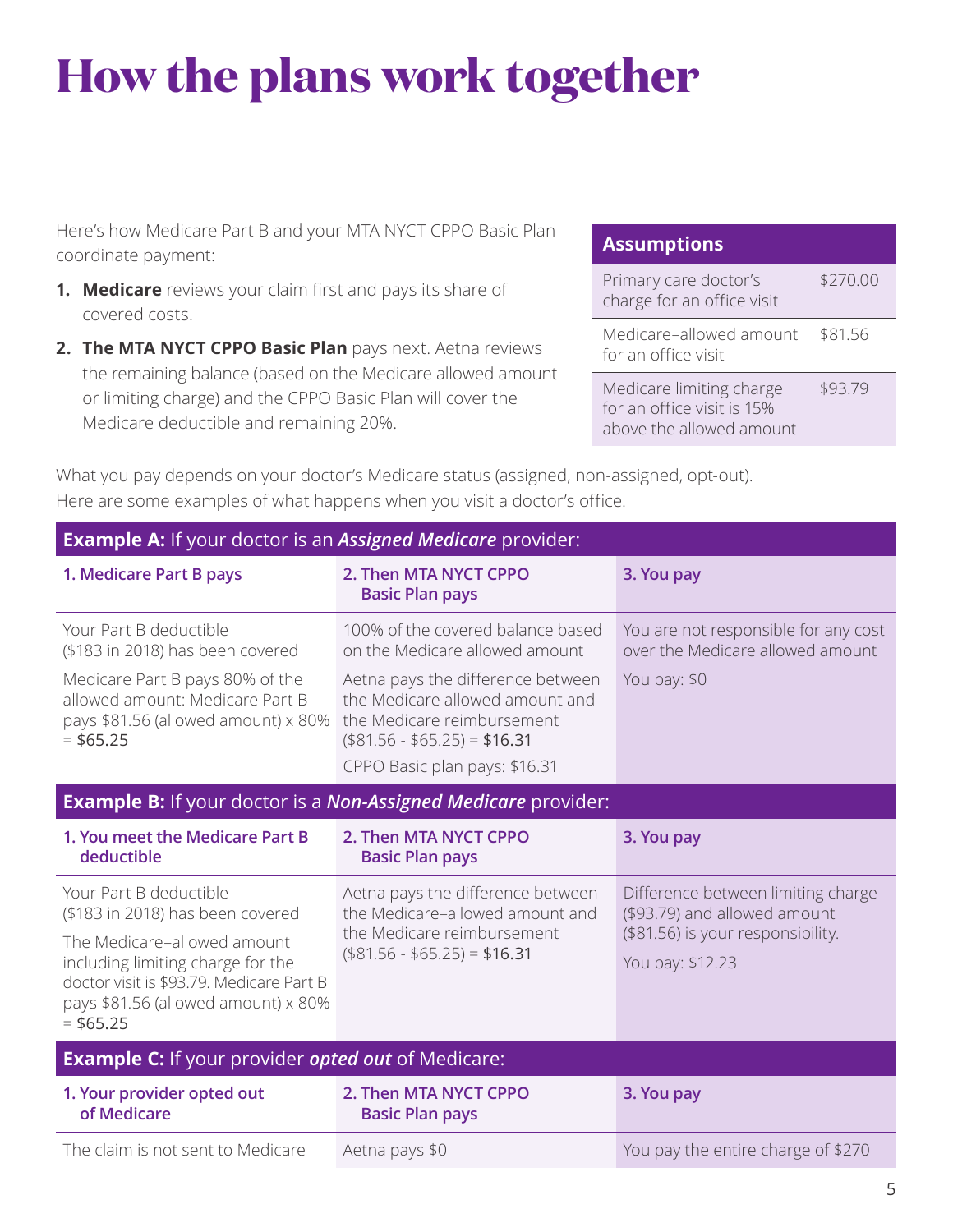# **Claim filing made easy**

Most providers, except those who opt out of Medicare, submit claims to Medicare for you. After Medicare processes the claim, they automatically forward an Explanation of Medicare Benefits (EOMB) to Aetna so the claim can be processed under the MTA NYCT CPPO Basic Plan.

When Aetna receives the EOMB, they process the balance of your claim according to the secondary plan. This is called the Medicare Cross-Over Program. *You don't need to do anything*.

For the highest level of coverage and the greatest convenience, be sure to choose providers where the circles on the right overlap.



# **Find the right providers, make the right choice**

You'll pay less out of your own pocket and avoid claim paperwork when you visit doctors who accept Medicare payments. Follow these guidelines:



### **Make sure your doctor accepts Medicare.**

Go to www.medicare.gov for a list of doctors who currently accept Medicare or call 1-800-MEDICARE (1-800-633-4227) for help. You can also call the doctor's office to ask.



### **Choose Aetna network providers.**

You'll save when your doctor accepts Medicare AND belongs to Aetna's network. To find network providers, use the online provider directory by going to www.AetnaNYCT.com. Click "Find a doctor, pharmacy or facility" on the home page and follow the prompts to enter your search criteria. When you are asked to select a plan, choose Aetna POS II. You'll see your search results. Need help? Call the Aetna Health Concierge at 1-855-824-5349, Monday – Friday, 8 a.m. – 8 p.m. ET.



### **Make an appointment and go!**

Your doctor will handle all the paperwork. Medicare and Aetna will pay your covered expenses.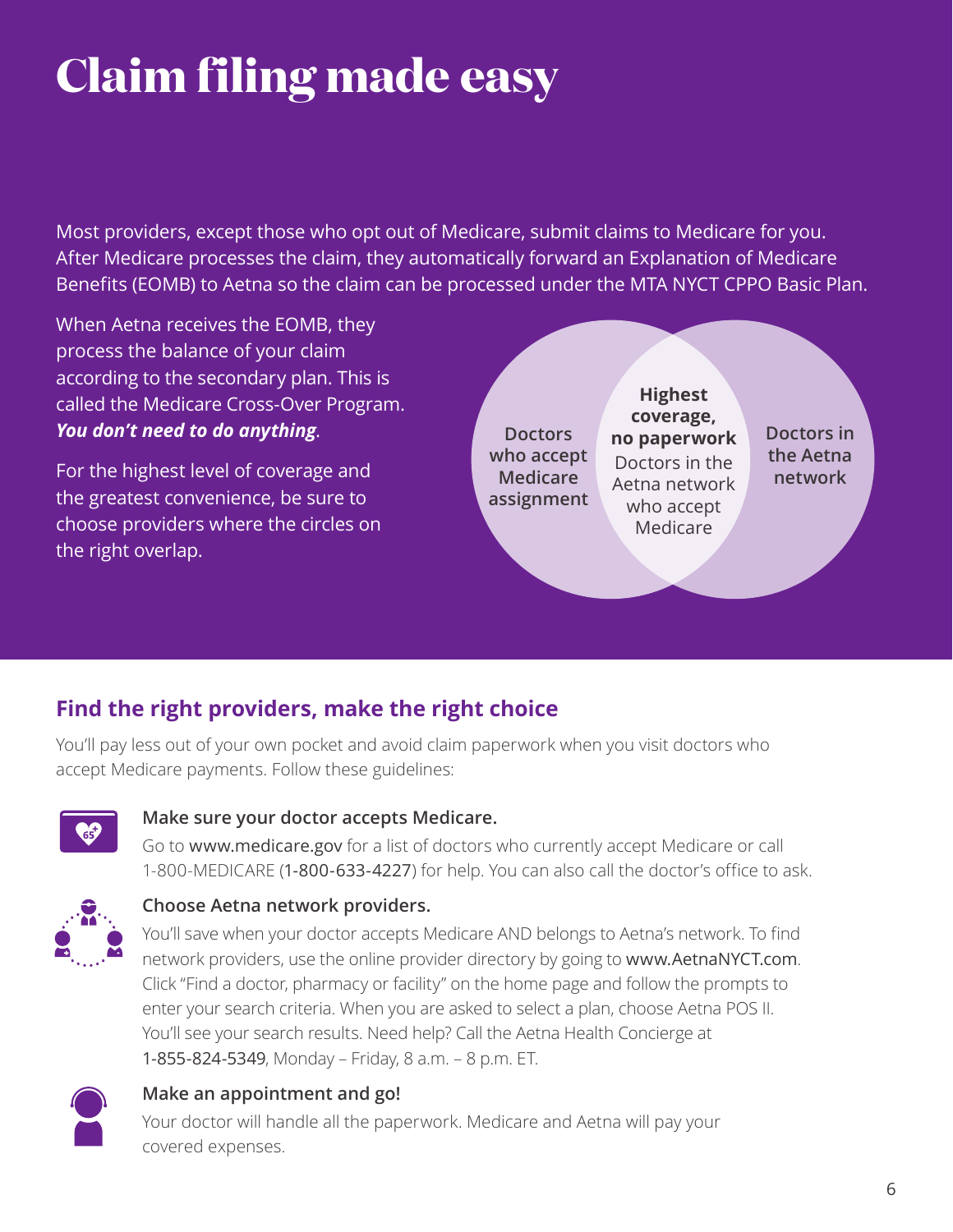# **Important terms to know**

**Deductible:** The amount you must pay before your plans start to pay benefits. There are separate Medicare deductibles for inpatient care in a hospital or other facility (Part A) and care you get from a doctor (Part B).

**Coinsurance:** Your share of the cost for covered services, after you've met the deductible. For example, if Medicare pays 80% for a service, your coinsurance would be 20%. Sometimes, Medicare and the secondary plan together pay 100% of your bill.

**Copay:** A flat amount you pay at the time of service. You may pay a Medicare Part B copay for some outpatient hospital services such as diagnostic tests. The amount of the copay depends on the type of doctor you see.

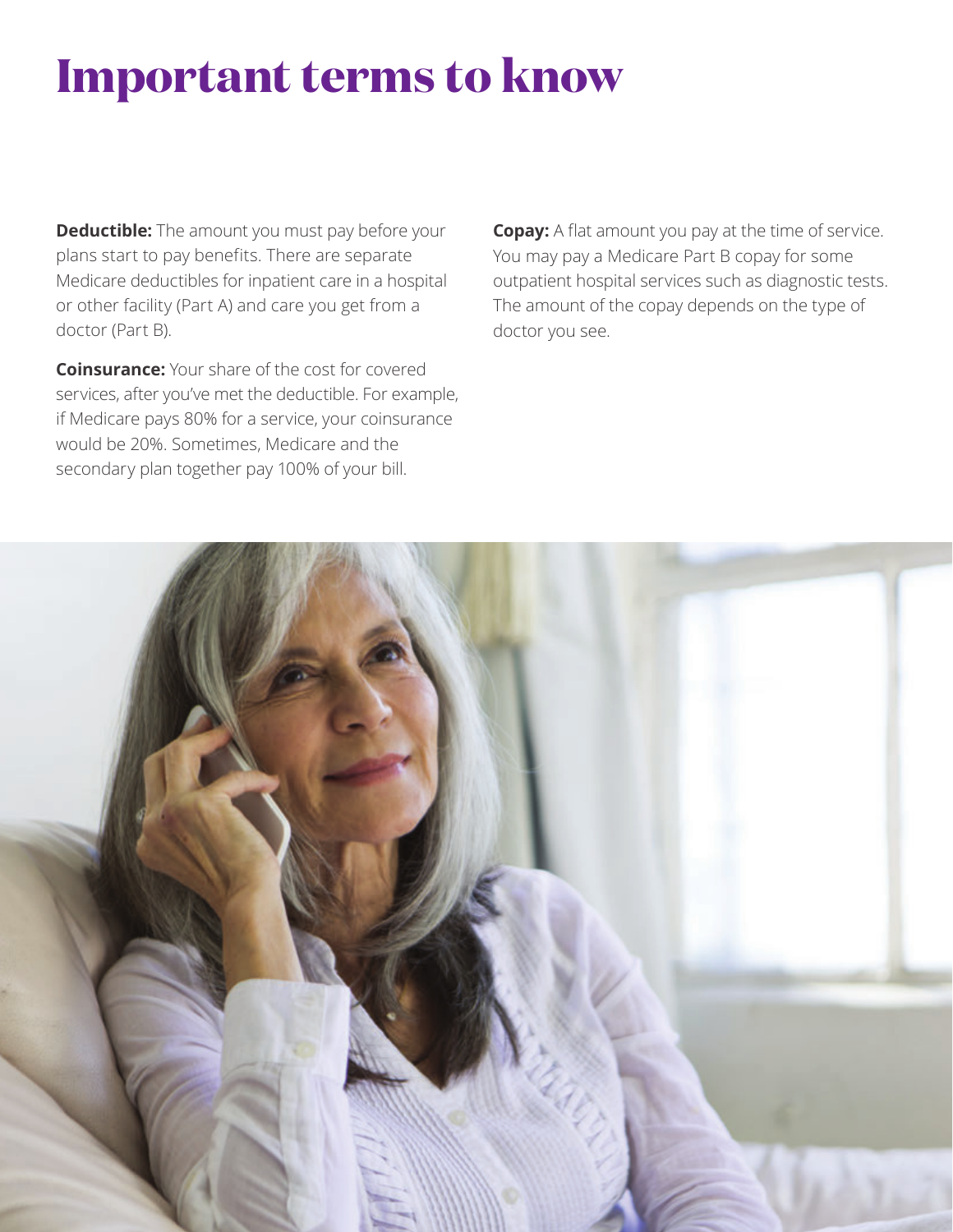# **For help and information**

| <b>Call Medicare</b>                                             |                                                                                                                         |                                                                                                                                                                                                       |  |
|------------------------------------------------------------------|-------------------------------------------------------------------------------------------------------------------------|-------------------------------------------------------------------------------------------------------------------------------------------------------------------------------------------------------|--|
|                                                                  | 1-800-MEDICARE<br>$(1-800-633-4227)$                                                                                    | · Get help to understand Medicare benefits<br>· Find out if your doctor accepts Medicare assignment<br>. Ask about a claim that was submitted to Medicare<br>· Request a replacement Medicare ID card |  |
|                                                                  | <b>Visit the Medicare website</b>                                                                                       |                                                                                                                                                                                                       |  |
|                                                                  | www.medicare.gov                                                                                                        | • Learn what Medicare covers<br>• Access a list of doctors who accept Medicare assignment<br>· Find out how coordination of benefits works                                                            |  |
|                                                                  | <b>Aetna Health Concierge</b>                                                                                           |                                                                                                                                                                                                       |  |
|                                                                  | 1-855-824-5349<br>Monday - Friday, 8 a.m. - 8 p.m. ET                                                                   | · Get help understanding MTA NYCT CPPO<br>Basic Plan benefits<br>. Ask about a claim that Aetna processed<br>· Request a replacement ID card                                                          |  |
|                                                                  | <b>Aetna Informed Health Line</b>                                                                                       |                                                                                                                                                                                                       |  |
| 1-800-556-1555 (TTY: 711)<br>Monday - Friday, 8 a.m. - 8 p.m. ET |                                                                                                                         | Call a registered nurse anytime                                                                                                                                                                       |  |
|                                                                  |                                                                                                                         | Sometimes you need a quick answer to a health question.<br>Maybe your concern can't wait until you see your doctor.<br>You can talk to our registered nurses day or night to get<br>help with:        |  |
|                                                                  |                                                                                                                         | • Deciding whether to visit a doctor or urgent care<br>center                                                                                                                                         |  |
|                                                                  |                                                                                                                         | · Understanding your symptoms                                                                                                                                                                         |  |
|                                                                  |                                                                                                                         | · Managing chronic conditions                                                                                                                                                                         |  |
|                                                                  |                                                                                                                         | . Learning about treatment options and medical<br>procedures                                                                                                                                          |  |
| Register and log in to your secure member website                |                                                                                                                         |                                                                                                                                                                                                       |  |
| www.AetnaNYCT.com                                                | • Use the online provider directory to find doctors and<br>hospitals in Aetna's network                                 |                                                                                                                                                                                                       |  |
|                                                                  |                                                                                                                         | . Check the status of a claim                                                                                                                                                                         |  |
|                                                                  |                                                                                                                         | . Find tools that help you make the most of your benefits                                                                                                                                             |  |
|                                                                  | <b>MTA NYCT Business Service Center</b>                                                                                 |                                                                                                                                                                                                       |  |
|                                                                  | <b>MTA NYCT Employees, retirees</b>                                                                                     | · Update your name or address                                                                                                                                                                         |  |
|                                                                  | This is your self-service website for forms,<br>information and online services.                                        | · Update your dependents                                                                                                                                                                              |  |
|                                                                  | If you need help, email bscservice@mtabsc.org<br>or call 646-376-0123, Monday to Friday,<br>8:30 a.m. to 5:00 p.m., ET. | · Make changes due to valid events (births,<br>marriage, adoptions, etc.)                                                                                                                             |  |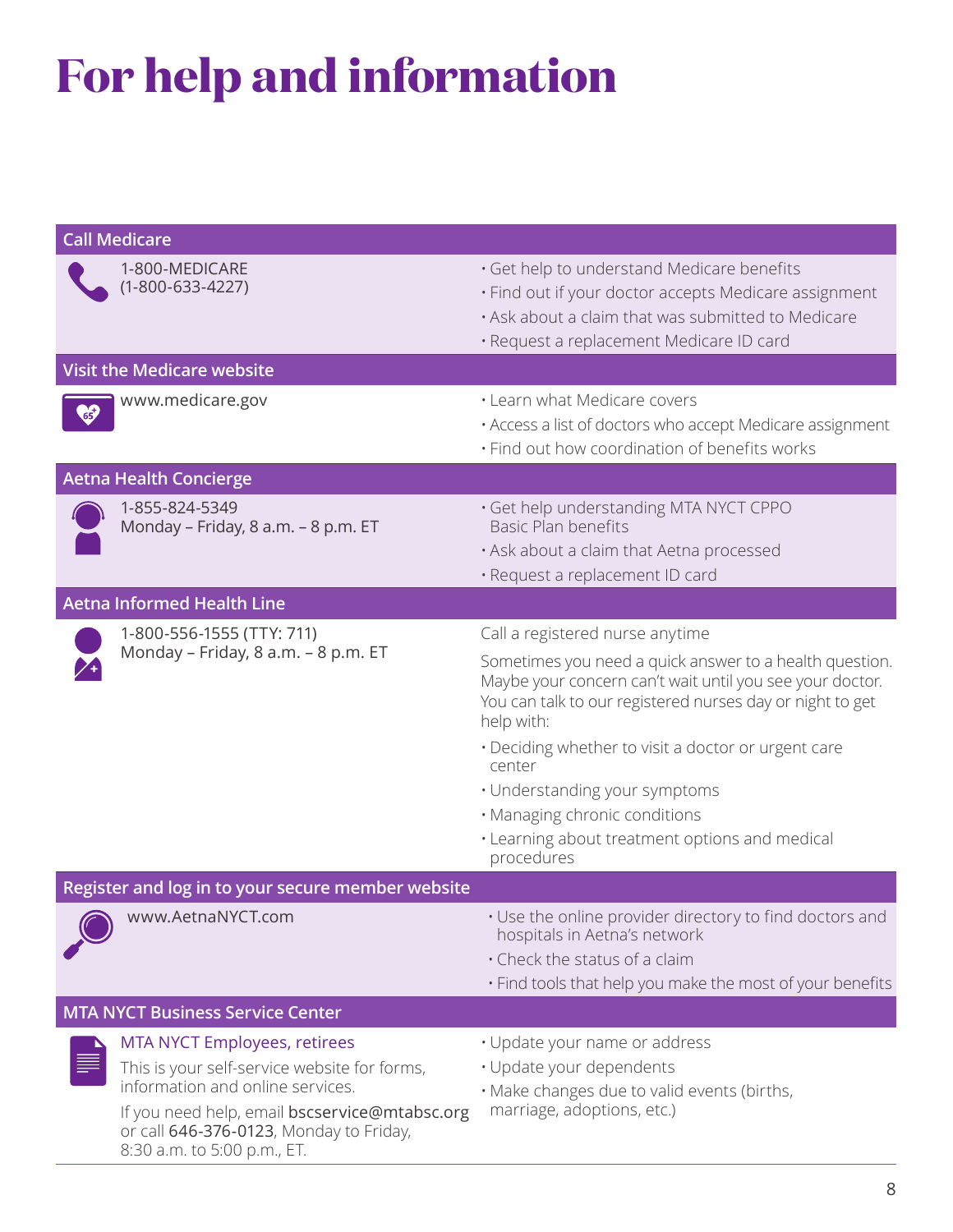#### TTY: 711

To access language services at no cost to you, call 1-855-824-5349 .

Para acceder a los servicios de idiomas sin costo, llame al 1-855-824-5349. (Spanish)

如欲使用免費語言服務,請致電 1-855-824-5349 。(Chinese)

Afin d'accéder aux services langagiers sans frais, composez le 1-855-824-5349 . (French)

Para ma-access ang mga serbisyo sa wika nang wala kayong babayaran, tumawag sa 1-855-824-5349 . (Tagalog)

Um auf für Sie kostenlose Sprachdienstleistungen zuzugreifen, rufen Sie 1-855-824-5349 an. (German)

للحصول على الخدمات اللغوية دون أي تكلفة، الرجاء االتصال على الرقم 1-855-824-5349 . (Arabic(

Pou jwenn sèvis lang gratis, rele 1-855-824-5349 . (French Creole-Haitian)

Per accedere ai servizi linguistici, senza alcun costo per lei, chiami il numero 1-855-824-5349. (Italian)

言語サービスを無料でご利用いただくには、1-855-824-5349 までお電話ください。(Japanese)

무료 언어 서비스를 이용하려면1-855-824-5349 번으로 전화해 주십시오. (Korean)

برای دسترسی به خدمات زبان به طور رايگان، با شماره 5349-824-855-824 تماس بگيريد. (Persian-Farsi)

Aby uzyskać dostęp do bezpłatnych usług językowych proszę zadzwonoć 1-855-824-5349 . (Polish)

Para acessar os serviços de idiomas sem custo para você, ligue para 1-855-824-5349. (Portuguese)

Для того чтобы бесплатно получить помощь переводчика, позвоните по телефону 1-855-824-5349 . (Russian)

Nếu quý vị muốn sử dụng miễn phí các dịch vụ ngôn ngữ, hãy gọi tới số 1-855-824-5349 . (Vietnamese)